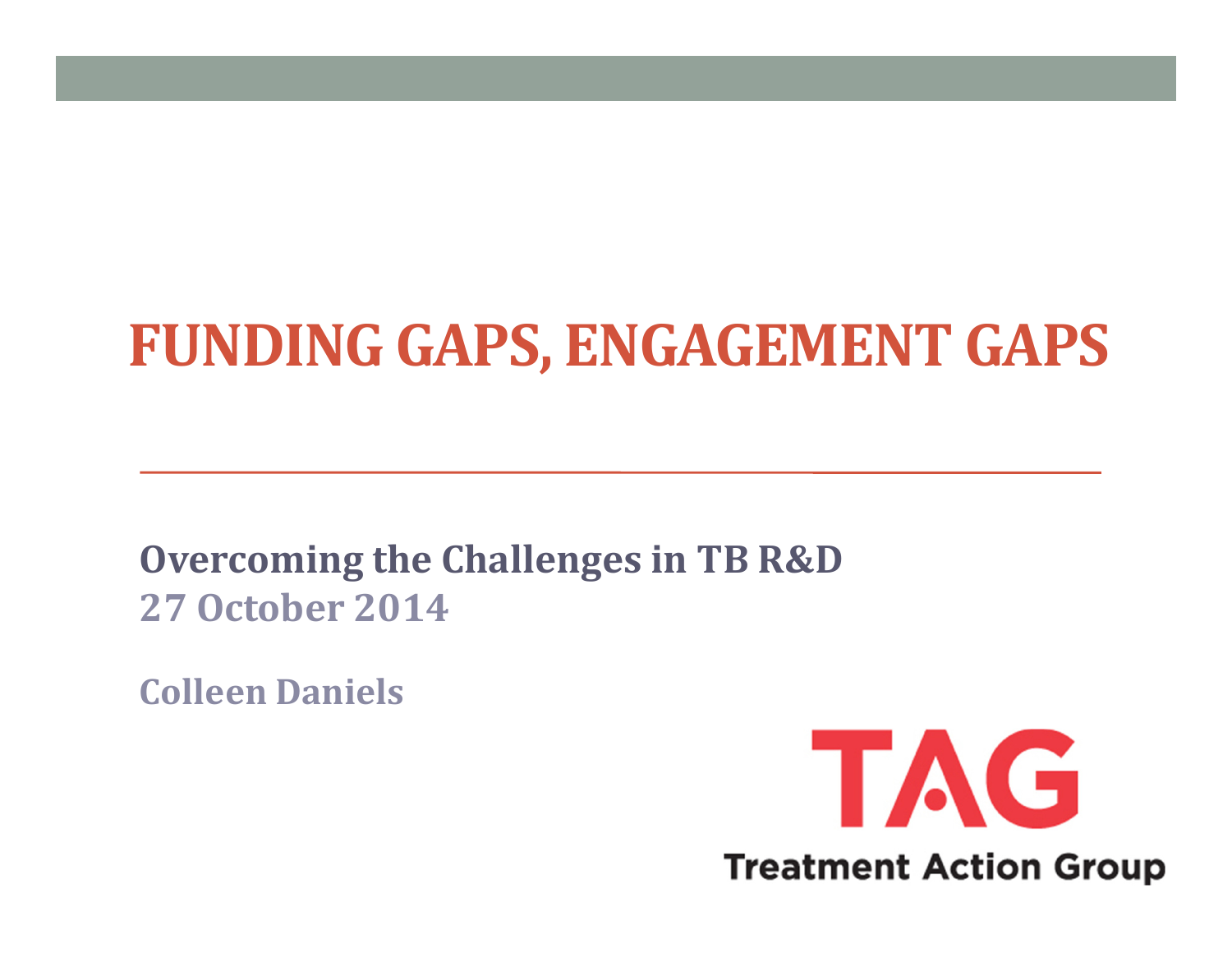## **Flat Funding = Falling Funding**

#### Total TB R&D Funding, 2005-2013

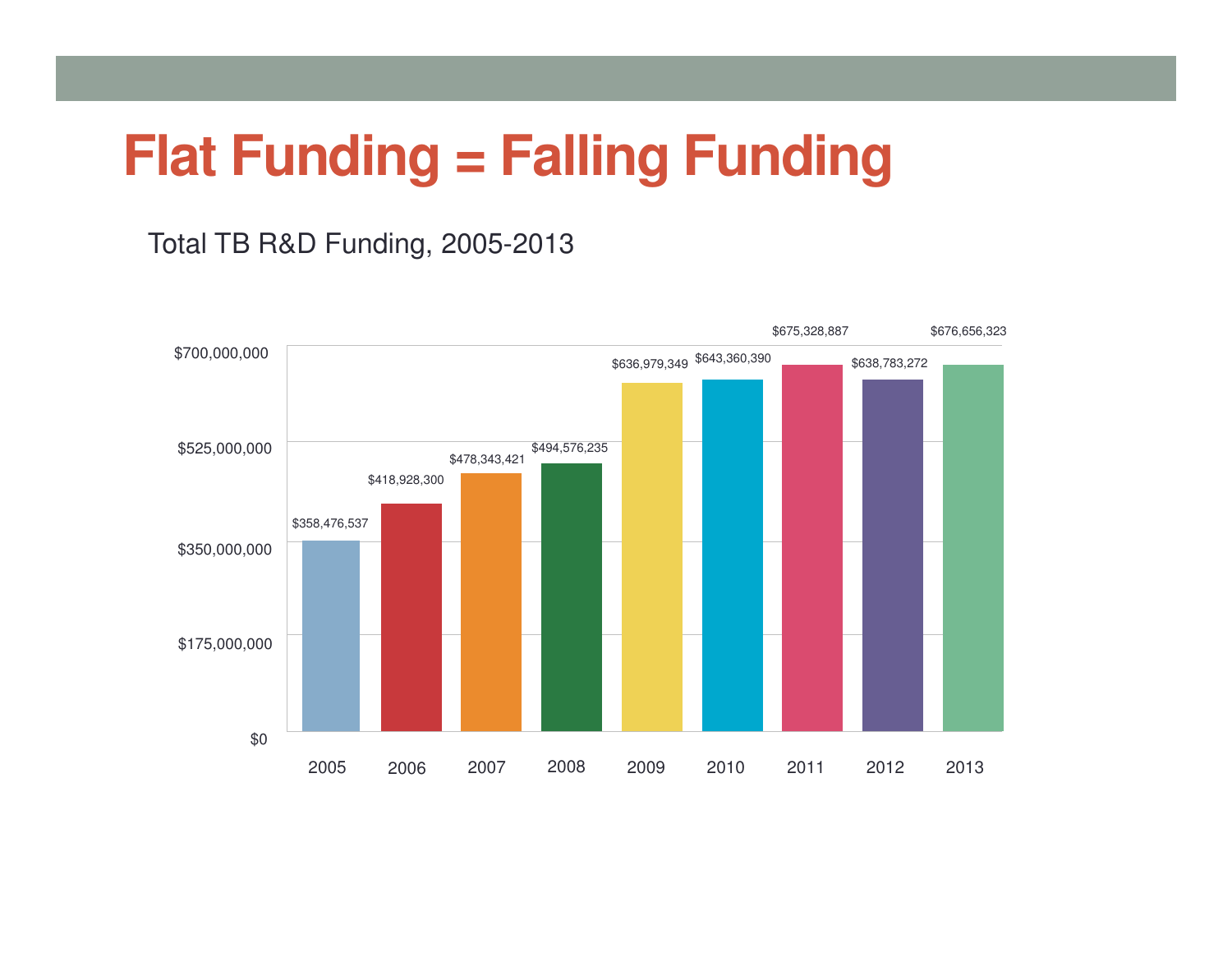# **9 Straight Years of Funding Gaps**

Annual Global Plan Research Funding Targets versus 2013 Funding

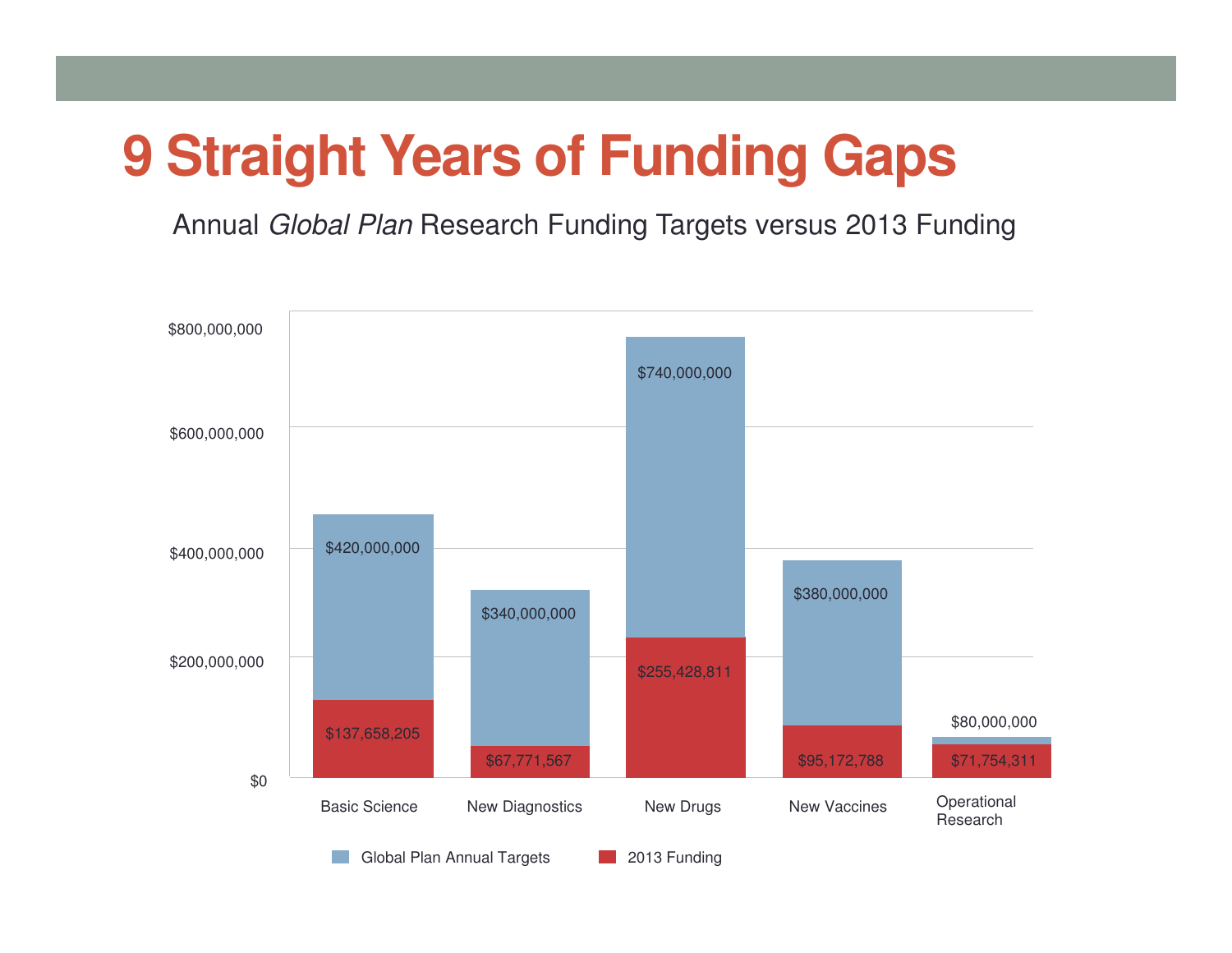### **Where is Pharma?**

Total TB R&D Funding by Funder Category, 2005-2013 (in USD millions)

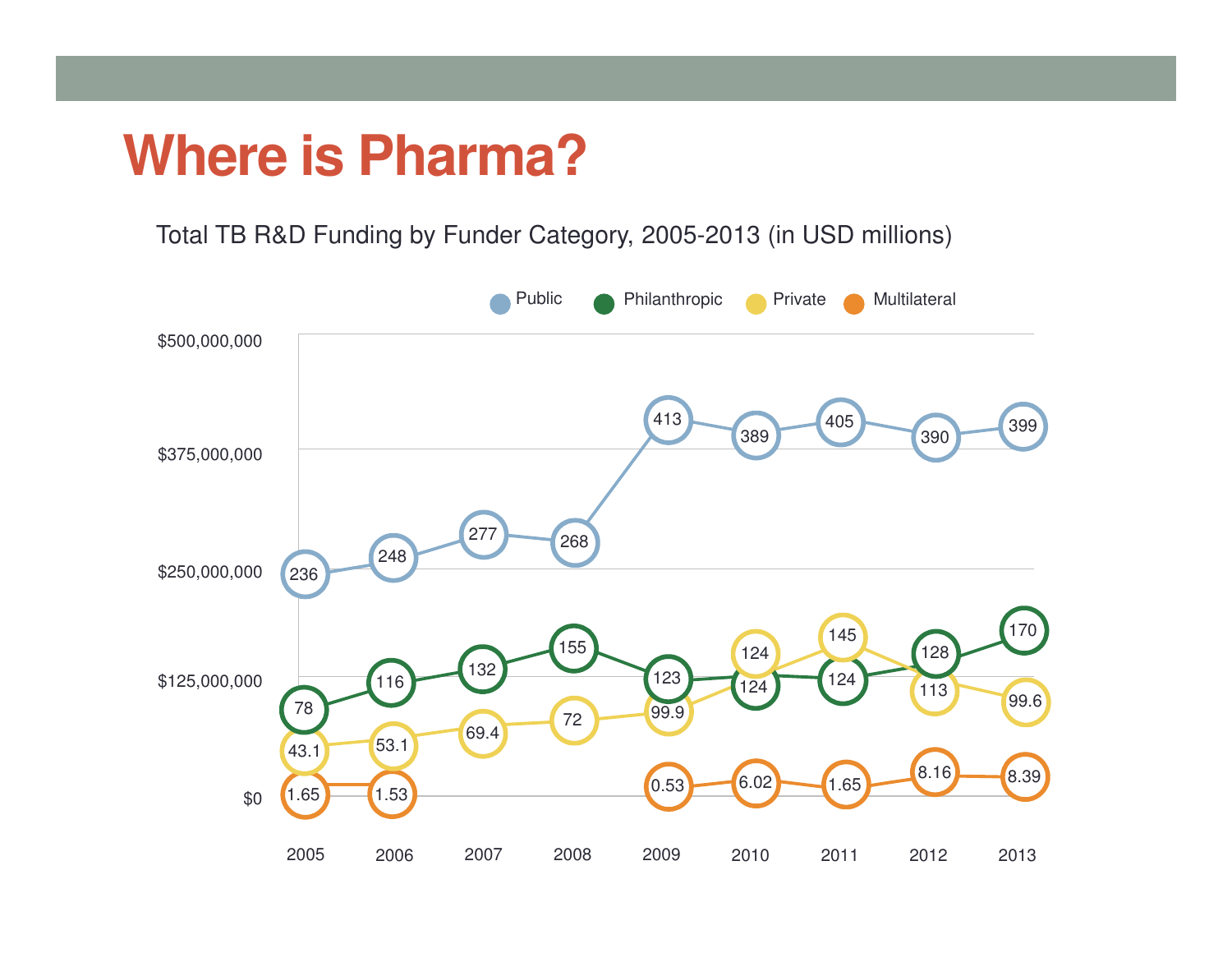# **60%**

- of **total** TB R&D funding comes from **<sup>1</sup> sector**: public institutions
- of **public money** spent on TB R&D comes from **<sup>1</sup> country**: the United States
- of **industry funding** for TB R&D comes from **1 company**: **Otsuka**
- of TB **basic science funding** comes from **<sup>1</sup> agency**: the U.S. National Institutes of Health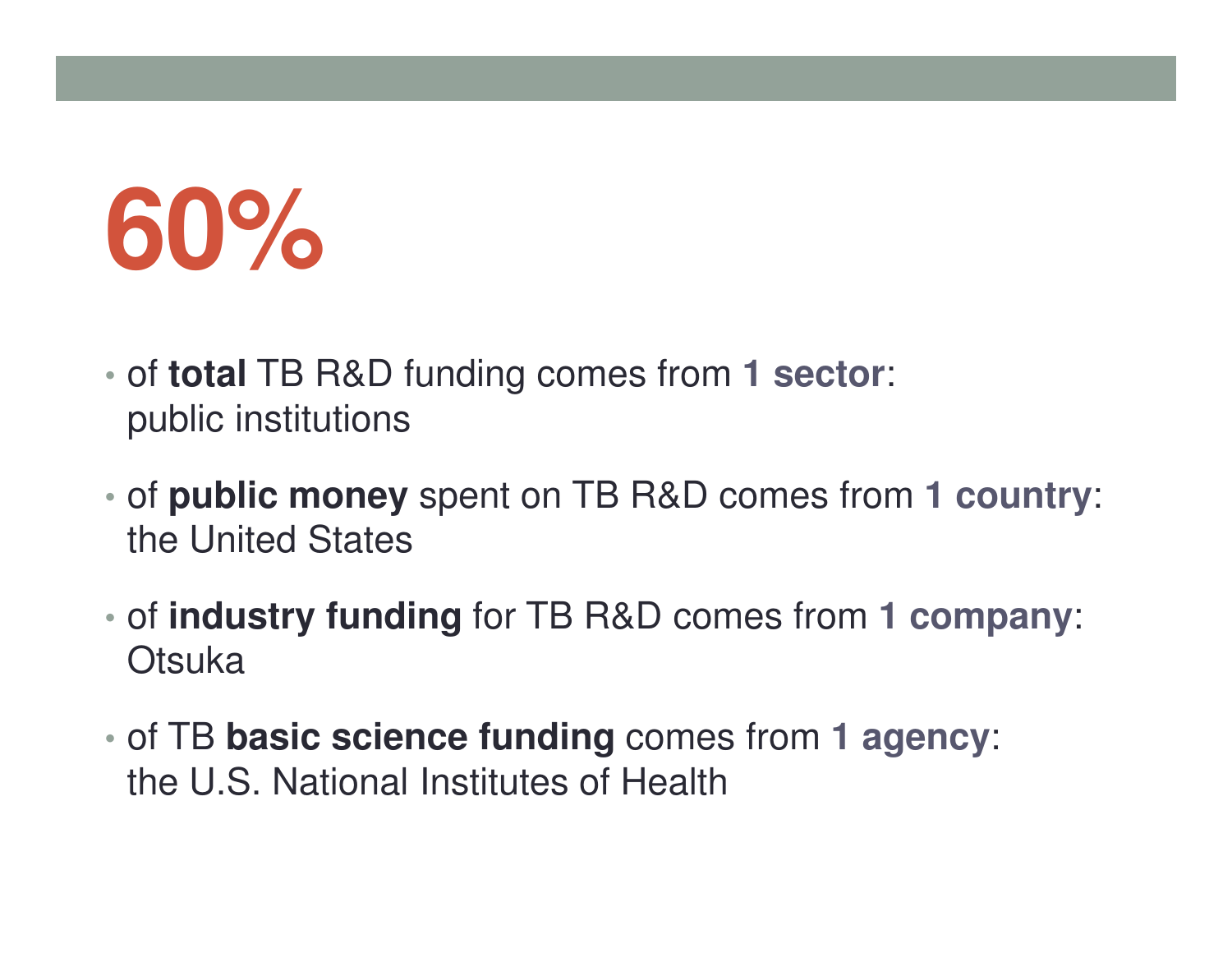### **TB Drug R&D: a Charitable Endeavor?**

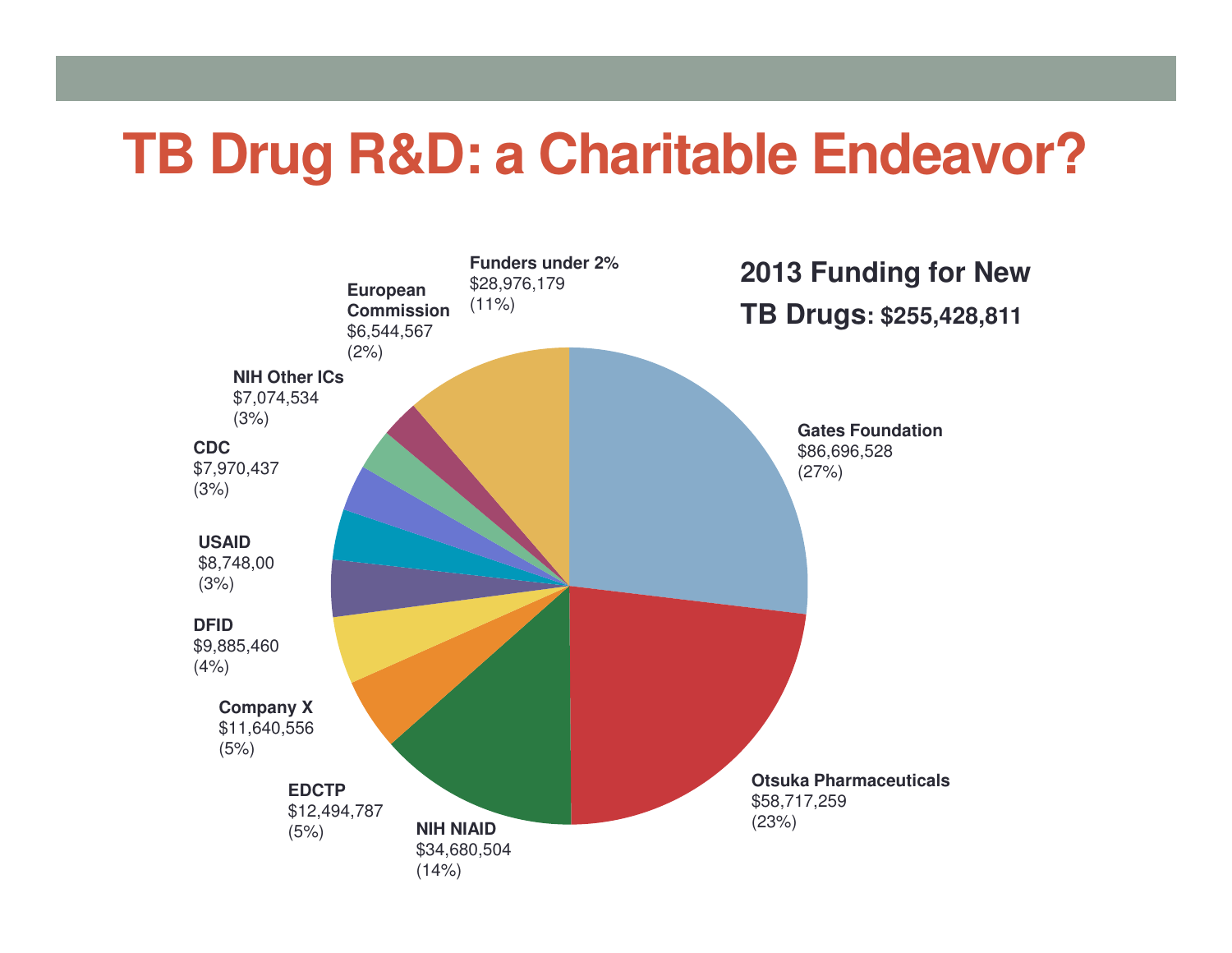You may find yourself with shrinking research budgetsYou may find yourself without industry partnersYou may find yourself with an epidemic larger than it appearsYou may ask yourself:

#### **well, how did we get here?**



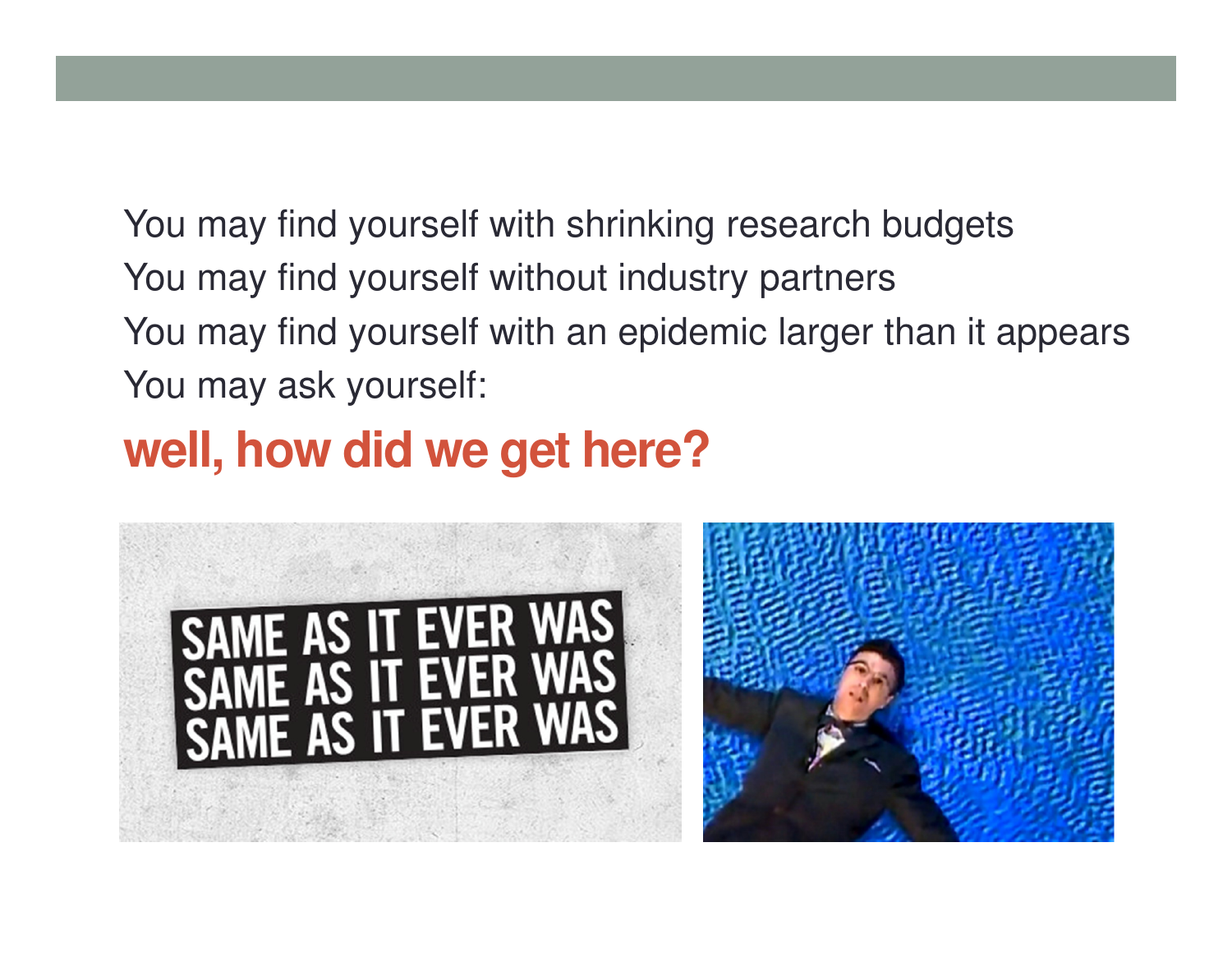# **We Called for a Research Movement. But We Never Built It.**

2006–2015 Global Plan to Stop TB heralded the creation of a research movement with 3 goals:

- **(1)Increase resources for TB research and innovation;**
- **(2)Coordinate priorities among research groups;**
- **(3) Implement coherent global TB research roadmap toward TB elimination.**

#### Yet…

**9** straight years of missed funding targets Never more than **\$700 million/year** in funding Fewer than **120** TB R&D funders globally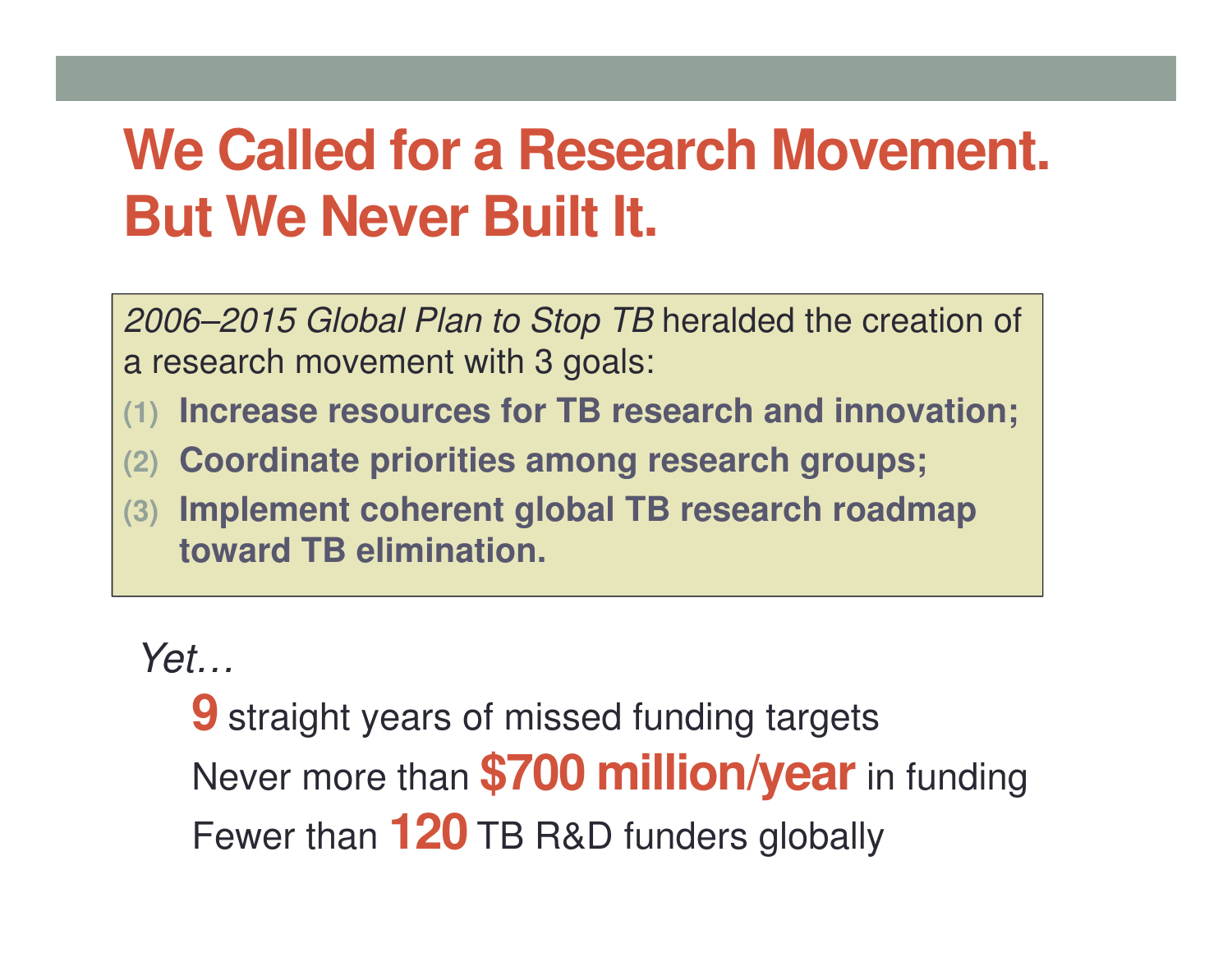#### **We Tried Meeting in the Middle. It Didn't Work.**

- Every TB drug under development has public money behind it (for some, *only* public money);
- Public/private partnerships in TB are often lopsided (financial capital fronted by public groups, in-kind support offered by pharma);
- For many technologies, publics have been asked to pay twice: first to fund research and second to buy back a product that resulted from public investment (GeneXpert globally; rifapentine in the U.S.);
- • Still, pharma companies are leaving TB research (3 in the last 3 years).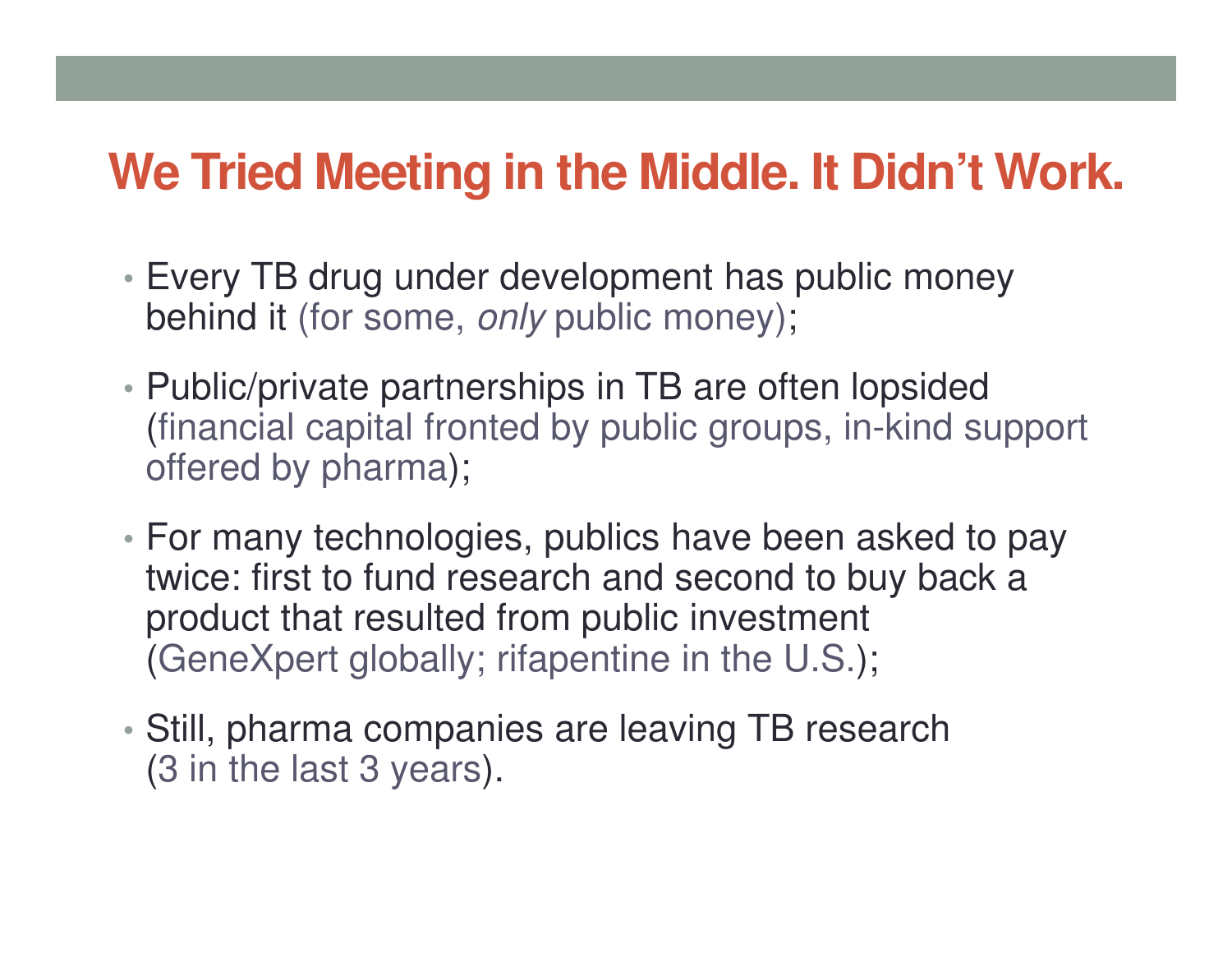#### **We Made Declarations about Shared Accountability. But We Didn't Follow Through.**

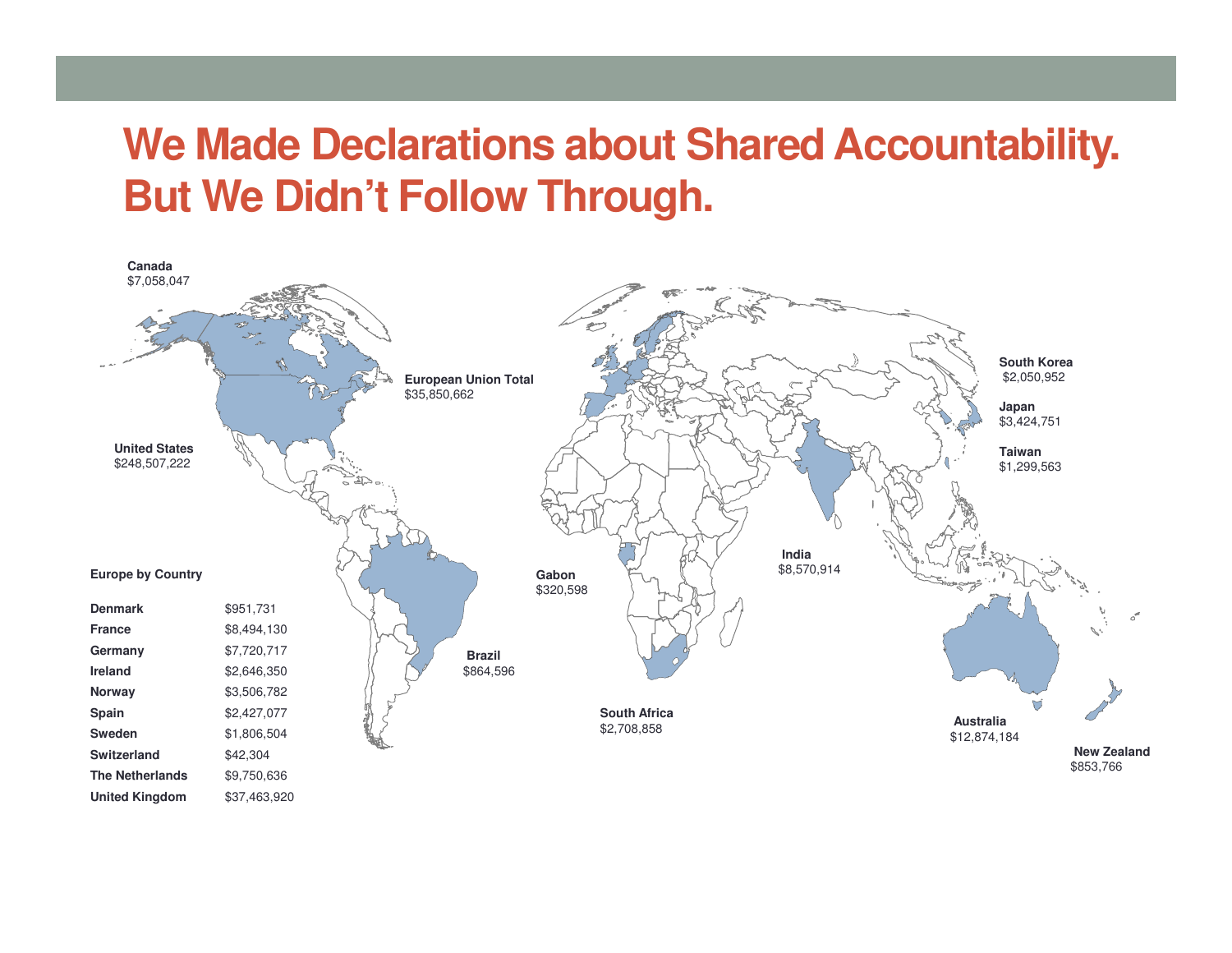# **So…How do We Fix This?**

- Business as usual won't cut it. We need new models for working—and investing—together.
- Public money should be public. Communities have the right to insist on this.
- If publics are going to pay for R&D, they should not be asked to pay twice.
- We still need to make the case that a strong research agenda will strengthen programmatic management of TB.

**[TB research and TB programs are two sides of the same coin–especially when our coins are short in supply]** • TB research needs to become more participatory:

> **"The public engages in science that it can access. Non-participatory science is difficult to access."**

**––Kate MacQueen**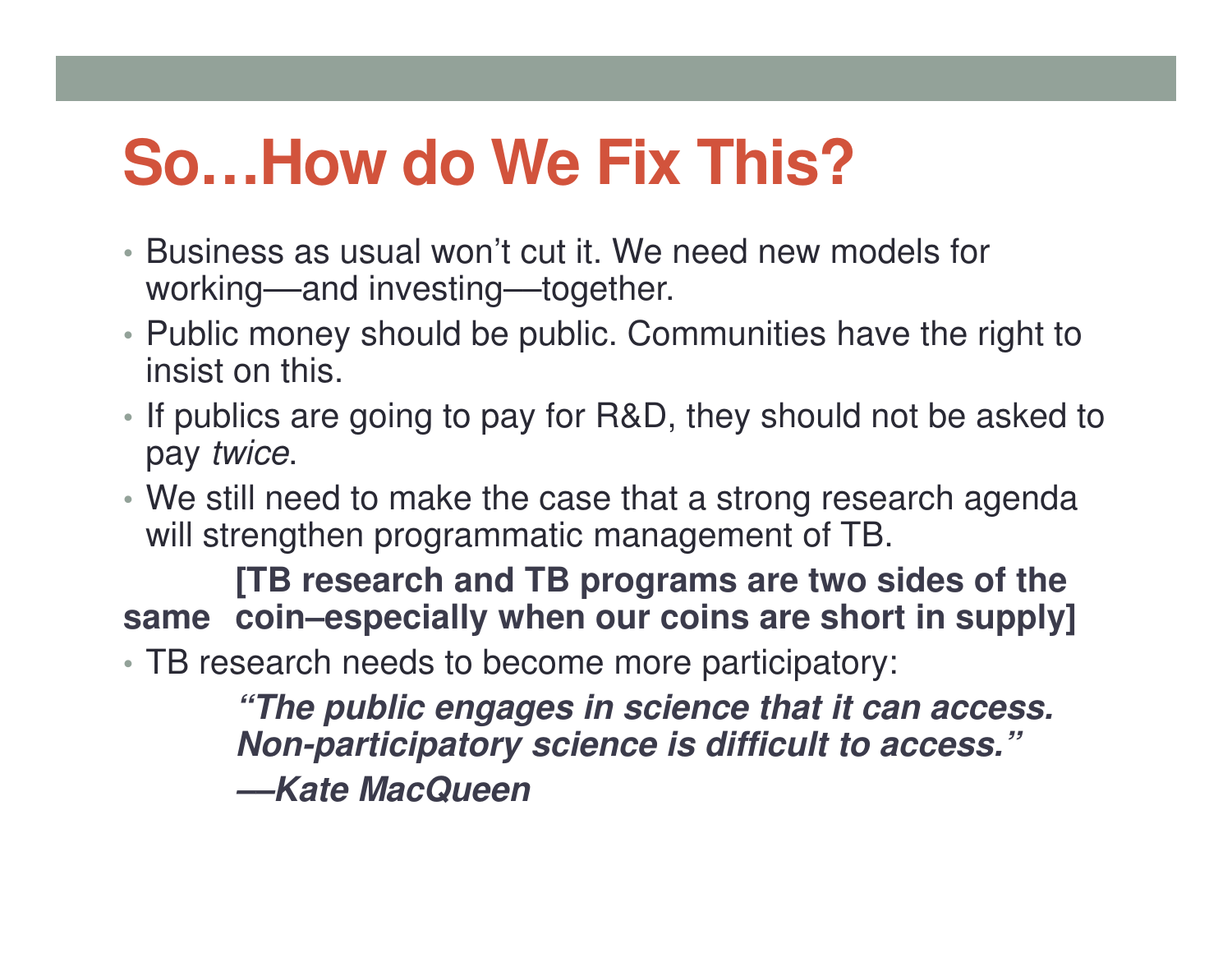The first step to engaging publics more broadly is…engaging TB-affected communities in TB research